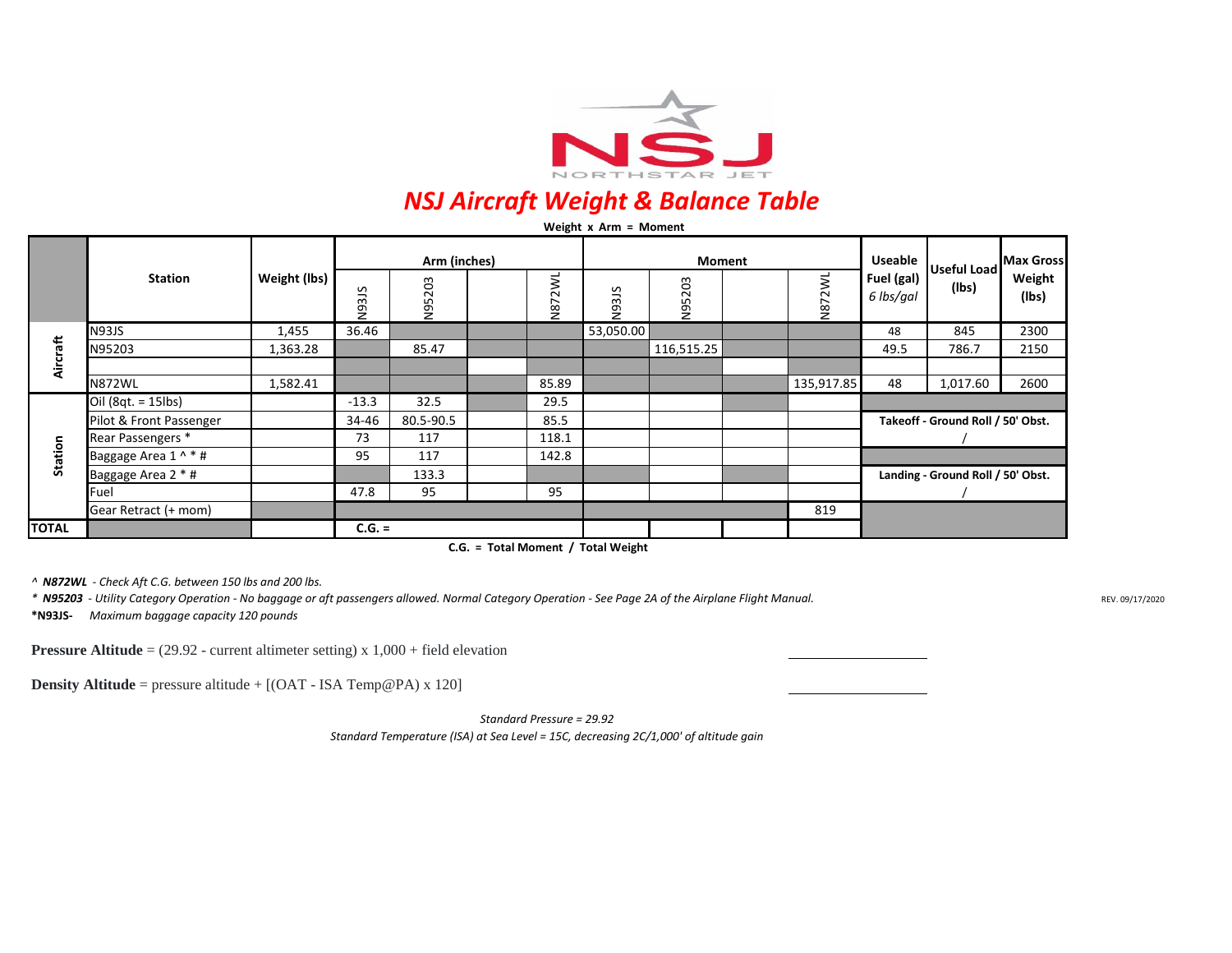WEIGHT IN POUNDS



INCHES AFT DATUM

**N95203**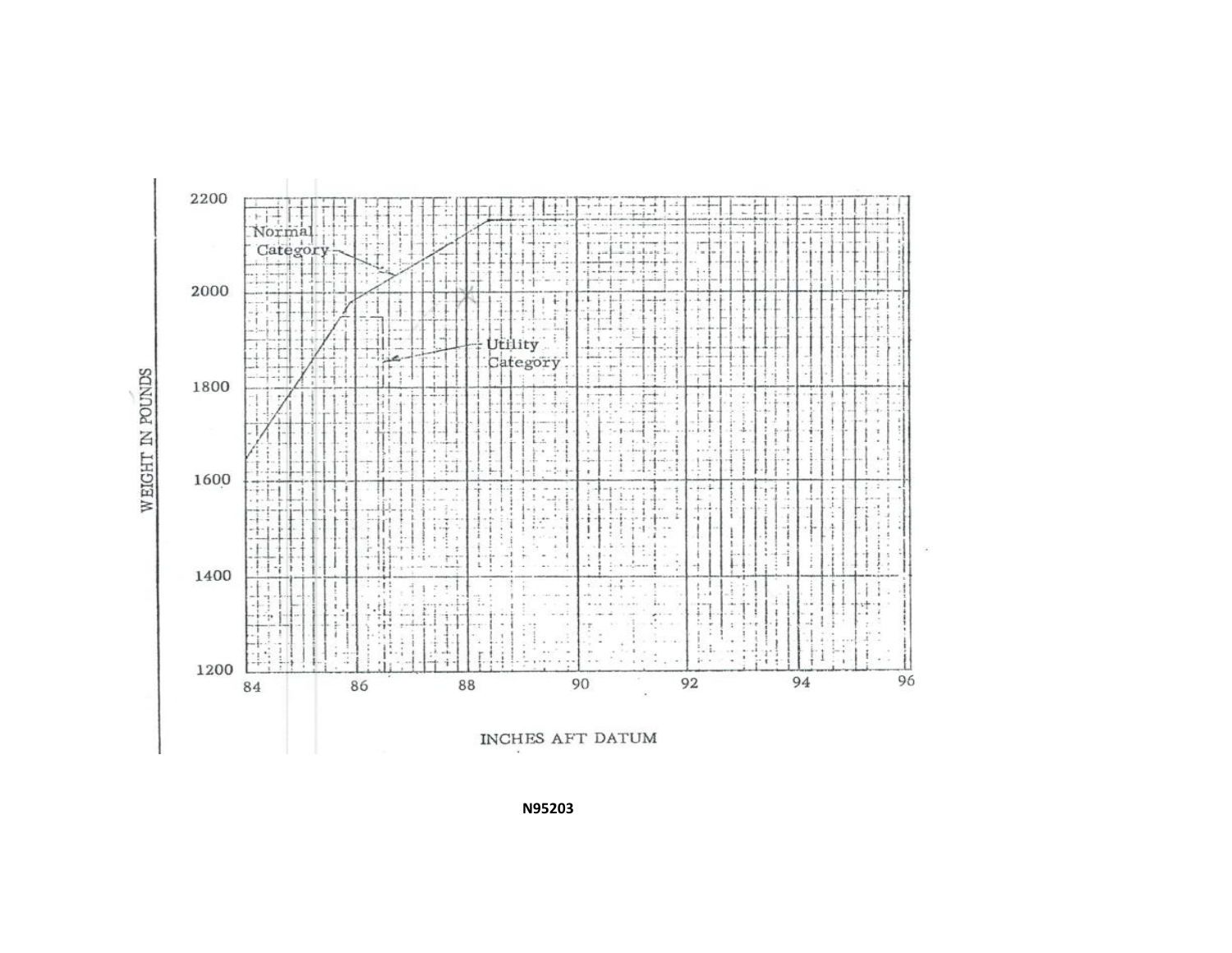

**N93JS**